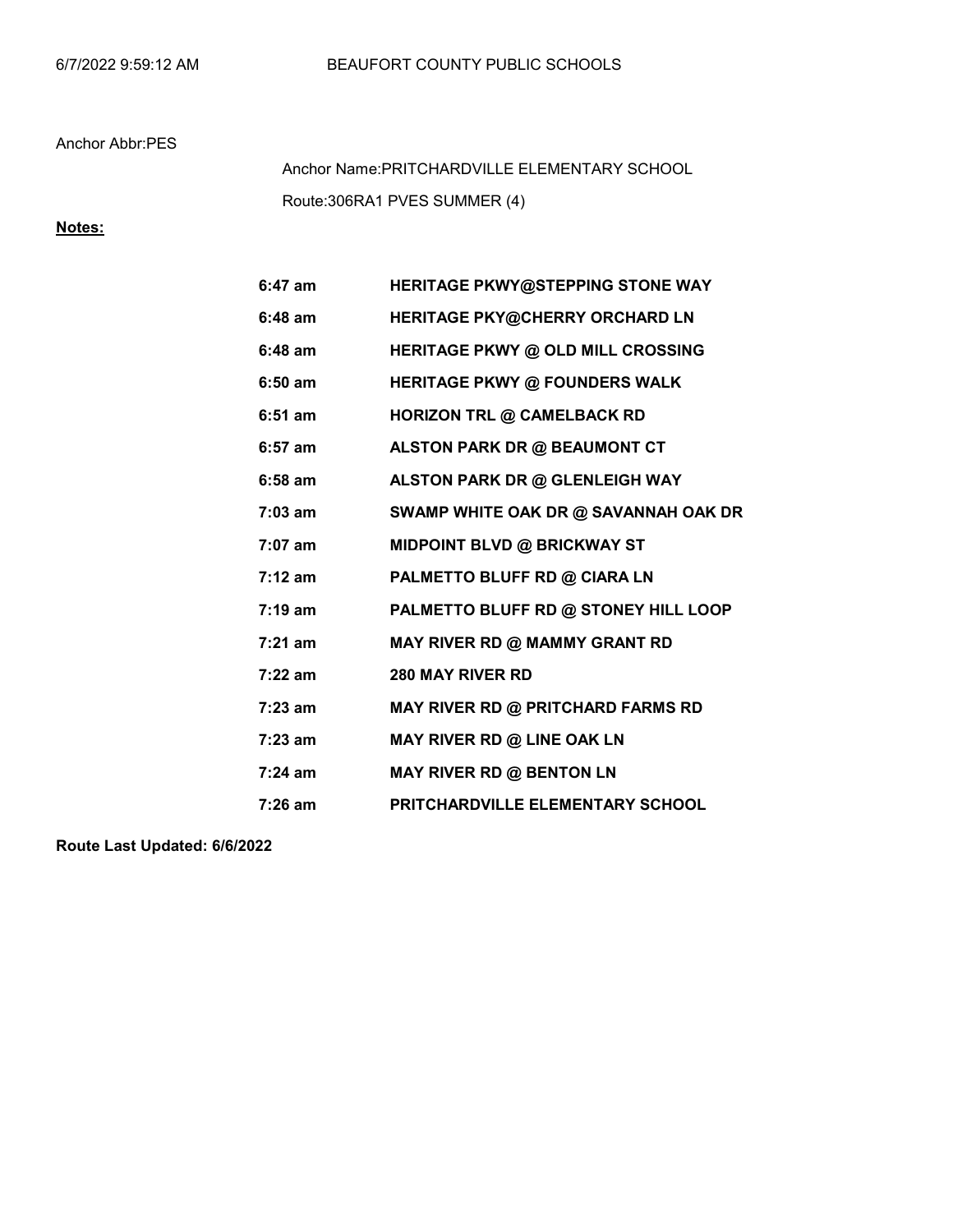Route:306RP1 PVES SUMMER (4) Anchor Name:PRITCHARDVILLE ELEMENTARY SCHOOL

# Notes:

|                                               | $2:40$ pm         | PRITCHARDVILLE ELEMENTARY SCHOOL              |
|-----------------------------------------------|-------------------|-----------------------------------------------|
| >> WAIT UNTIL 02:45 PM (IDLE FOR 5 MINUTES)<< | $2:45$ pm         | PRITCHARDVILLE ELEMENTARY SCHOOL              |
|                                               | $2:46$ pm         | MAY RIVER RD @ SOLOMON LN                     |
|                                               | $2:46$ pm         | <b>MAY RIVER RD @ BENTON LN</b>               |
|                                               | 2:47 pm           | MAY RIVER RD @ LINE OAK LN                    |
|                                               | $2:47$ pm         | MAY RIVER RD @ PRITCHARD FARMS RD             |
|                                               | 2:47 pm           | MAY RIVER RD @ KING GEORGE RD                 |
|                                               | $2:48$ pm         | 238 MAY RIVER RD.                             |
|                                               | $2:48$ pm         | <b>280 MAY RIVER RD</b>                       |
|                                               | $2:49$ pm         | MAY RIVER RD @ MAMMY GRANT RD                 |
|                                               | $2:52$ pm         | PALMETTO BLUFF RD @ STONEY HILL LOOP          |
|                                               | $2:53$ pm         | PALMETTO BLUFF RD @ CIARA LN                  |
|                                               |                   | >> TURN AROUND AT <<                          |
|                                               | $2:54$ pm         | <b>NEW RIVERSIDE RD No Intersection</b>       |
|                                               | $2:58$ pm         | <b>MIDPOINT BLVD @ BRICKWAY ST</b>            |
|                                               | $3:01$ pm         | SAVANNAH OAK DR @ RUNNING OAK DR S            |
|                                               | $3:03$ pm         | SWAMP WHITE OAK DR @ SAVANNAH OAK DR          |
|                                               | $3:08$ pm         | ALSTON PARK DR @ BEAUMONT CT                  |
|                                               | $3:09$ pm         | ALSTON PARK DR @ GLENLEIGH WAY                |
|                                               | $3:14 \text{ pm}$ | HERITAGE PKWY @ STEPPING STONE WAY            |
|                                               | $3:15$ pm         | HERITAGE PKY@CHERRY ORCHARD LN                |
|                                               | $3:15$ pm         | <b>HERITAGE PKWY @ OLD MILL CROSSING</b>      |
|                                               | $3:16$ pm         | <b>HERITAGE PKWY @ FOUNDERS WALK</b>          |
|                                               | $3:18$ pm         | <b>HORIZON TRL @ CAMELBACK RD</b>             |
|                                               | $3:19$ pm         | TANNERS RUN @ FREEDOM TRL                     |
|                                               | 3:29 pm           | 100 H.E. MCCRACKEN CIR (B&G CLUB OF BLUFFTON) |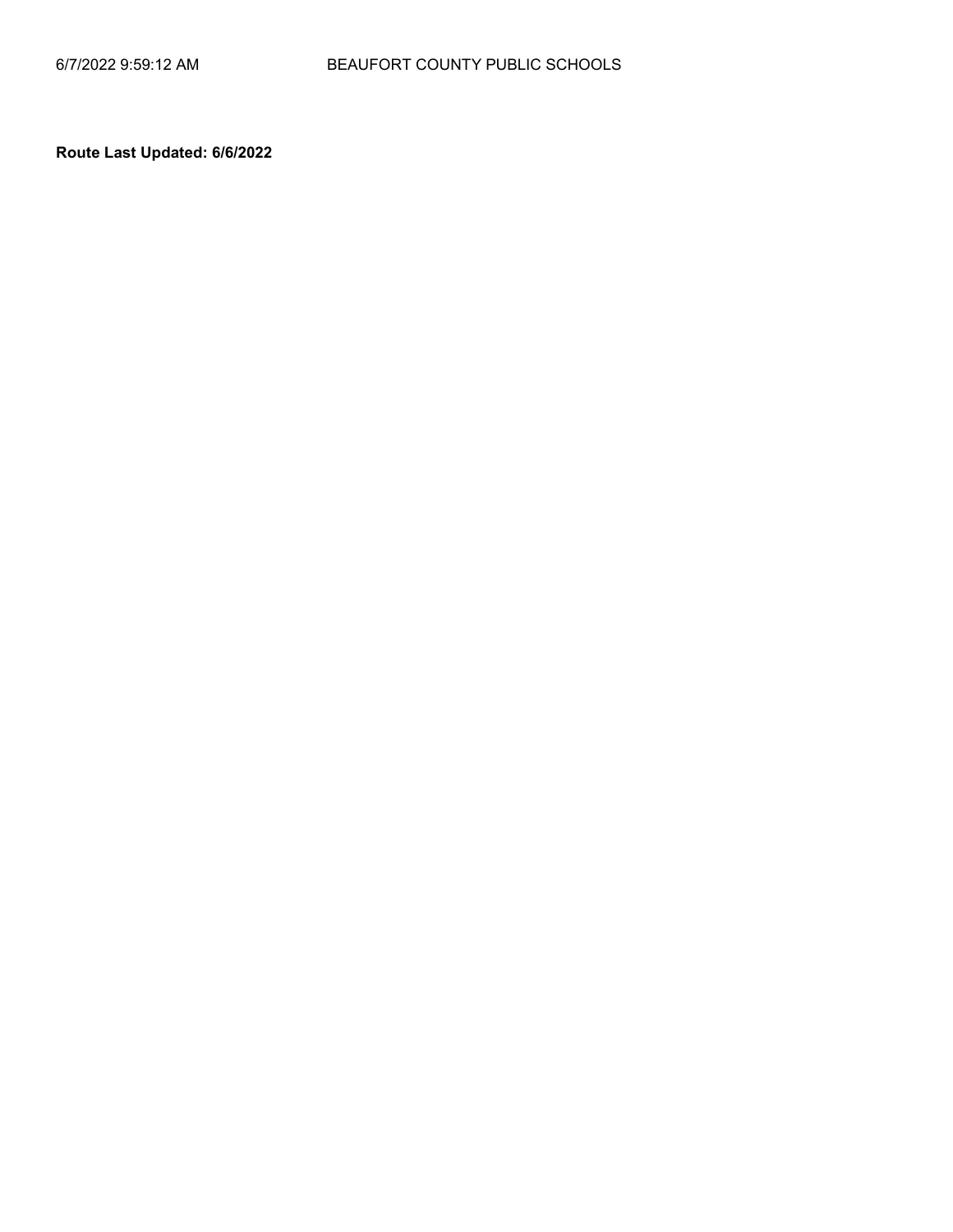Route:307RA1 PVES SUMMER (4) Anchor Name:PRITCHARDVILLE ELEMENTARY SCHOOL

# Notes:

| 6:44 am   | <b>14 GIBBET RD</b>                             |
|-----------|-------------------------------------------------|
| 6:44 am   | GIBBET RD @ SHADOWMOSS LN                       |
| $6:45$ am | 55 GIBBET RD                                    |
| 6:46 am   | GIBBET RD @ SEALY FREDERICK DR                  |
| 6:46 am   | <b>GIBBET RD@RAINBOW RD</b>                     |
| 6:46 am   | <b>GIBBET RD @ FOXPATH LN</b>                   |
| 6:47 am   | GIBBET RD @ CAPE JASMINE ST                     |
| $6:51$ am | <b>STATION PKY@STATION LOOP S</b>               |
| $6:53$ am | <b>STATION LOOP @ GRAND CT</b>                  |
| $6:56$ am | <b>STATION PKY @ DANBRIDGE CT</b>               |
| $6:59$ am | <b>DILLARD MILL RD @ SLATER ST</b>              |
| 7:02 am   | PICKETT MILL BLVD @ DELLINGER LN                |
| 7:03 am   | <b>BLAKERS BLVD @ PICKETT CREEK LN (CIRCLE)</b> |
| 7:07 am   | <b>BLAKERS BLVD @ CEDAR VIEW CIRCLE</b>         |
| 7:09 am   | HULSTON LANDING RD @ BEDSTONE CT                |
| 7:10 am   | HULSTON LANDING RD @ HAMMERMILL LN              |
| $7:13$ am | HULSTON LANDING RD @ BAHR MILL LN               |
| $7:13$ am | HULSTON LANDING RD @ BRIDGETON DR E             |
| $7:16$ am | <b>BLAKERS BLVD @ HOPPER RIDGE RD</b>           |
| 7:17 am   | <b>BLAKERS BLVD @ WHEATVIEW LN</b>              |
| $7:21$ am | SAGO PALM DR @ ISLE OF PALMS W                  |
| 7:22 am   | SAGO PALM DR @ LAKELAND CT                      |
| 7:25 am   | PRITCHARDVILLE ELEMENTARY SCHOOL                |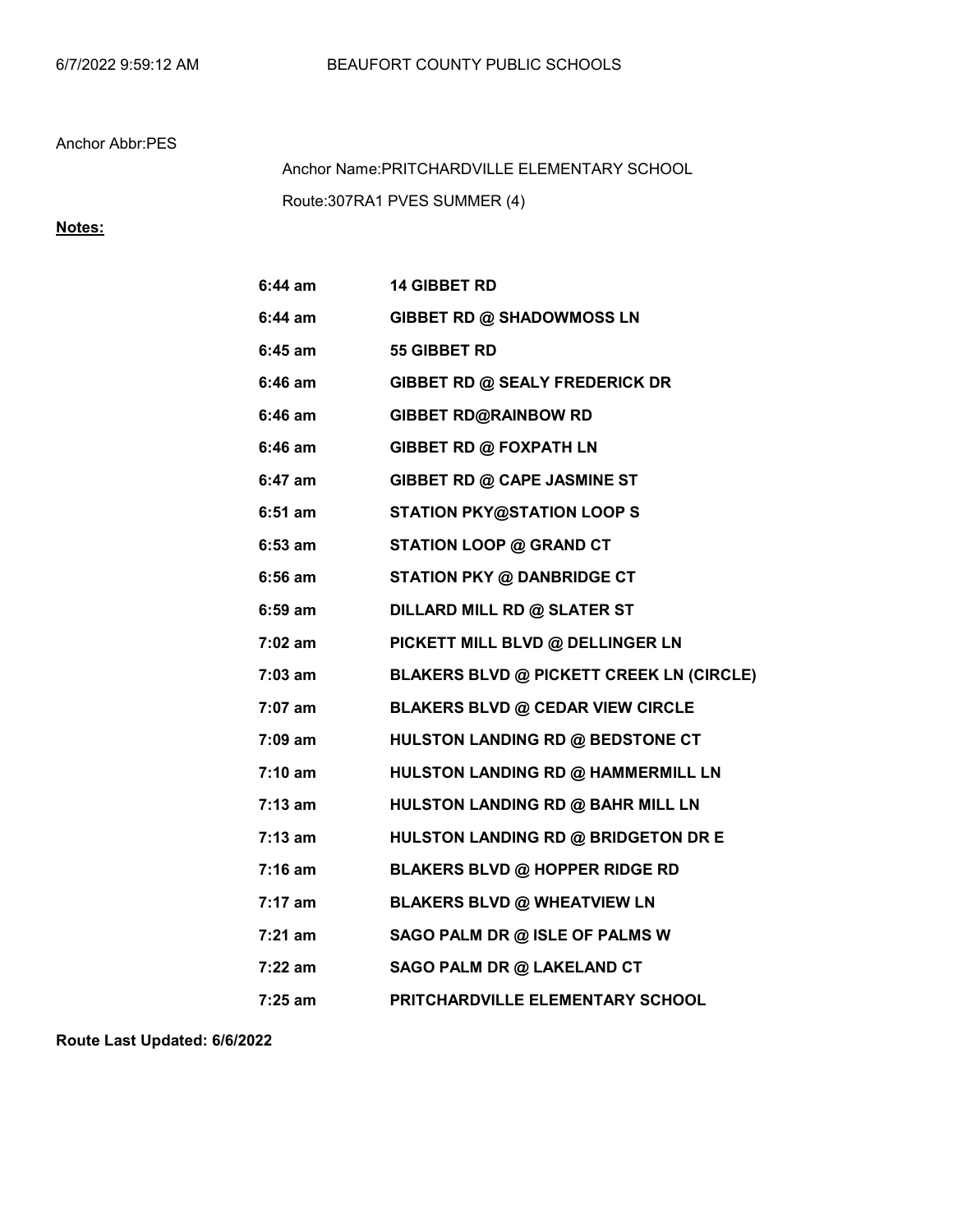Route:307RP1 PVES SUMMER (4) Anchor Name:PRITCHARDVILLE ELEMENTARY SCHOOL

Notes:

|                                               | $2:40 \text{ pm}$ | PRITCHARDVILLE ELEMENTARY SCHOOL                |
|-----------------------------------------------|-------------------|-------------------------------------------------|
| >> WAIT UNTIL 02:45 PM (IDLE FOR 5 MINUTES)<< | 2:45 pm           | PRITCHARDVILLE ELEMENTARY SCHOOL                |
|                                               | $2:46 \text{ pm}$ | <b>14 GIBBET RD</b>                             |
|                                               | 2:47 pm           | <b>GIBBET RD @ SHADOWMOSS LN</b>                |
|                                               | 2:48 pm           | 55 GIBBET RD                                    |
|                                               | $2:48 \text{ pm}$ | <b>GIBBET RD @ SEALY FREDERICK DR</b>           |
|                                               | $2:48$ pm         | <b>GIBBET RD@RAINBOW RD</b>                     |
|                                               | $2:49$ pm         | GIBBET RD @ FOXPATH LN                          |
|                                               | $2:49$ pm         | GIBBET RD @ LAKE VIEW CT                        |
|                                               | $2:50 \text{ pm}$ | GIBBET RD @ CAPE JASMINE ST                     |
|                                               | $2:51$ pm         | SAGO PALM DR @ ISLE OF PALMS W                  |
|                                               | $2:53 \text{ pm}$ | SAGO PALM DR @ LAKELAND CT                      |
|                                               | $2:57$ pm         | HULSTON LANDING RD @ BRIDGETON DR E             |
|                                               | $2:58 \text{ pm}$ | HULSTON LANDING RD @ BAHR MILL LN               |
|                                               | $3:01 \text{ pm}$ | HULSTON LANDING RD @ HAMMERMILL LN              |
|                                               | $3:02$ pm         | HULSTON LANDING RD @ BEDSTONE CT                |
|                                               | $3:03$ pm         | 73 CEDAR VIEW CIR (MAILBOXES)                   |
|                                               | $3:07$ pm         | <b>BLAKERS BLVD @ PICKETT CREEK LN (CIRCLE)</b> |
|                                               | $3:08$ pm         | PICKETT MILL BLVD @ DELLINGER LN                |
|                                               | $3:10 \text{ pm}$ | <b>SLATER ST @ DILLARD MILL RD</b>              |
|                                               | $3:12 \text{ pm}$ | <b>BLAKERS BLVD @ OAK BARREL BLVD</b>           |
|                                               | $3:12$ pm         | <b>BLAKERS BLVD @ HOPPER RIDGE RD</b>           |
|                                               | $3:13$ pm         | <b>BLAKERS BLVD @ WHEATVIEW LN</b>              |
|                                               | $3:20$ pm         | <b>STATION PKY@STATION LOOP S</b>               |
|                                               | $3:21$ pm         | <b>STATION LOOP @ GRAND CT</b>                  |
|                                               | $3:25$ pm         | <b>STATION PKY @ DANBRIDGE CT</b>               |